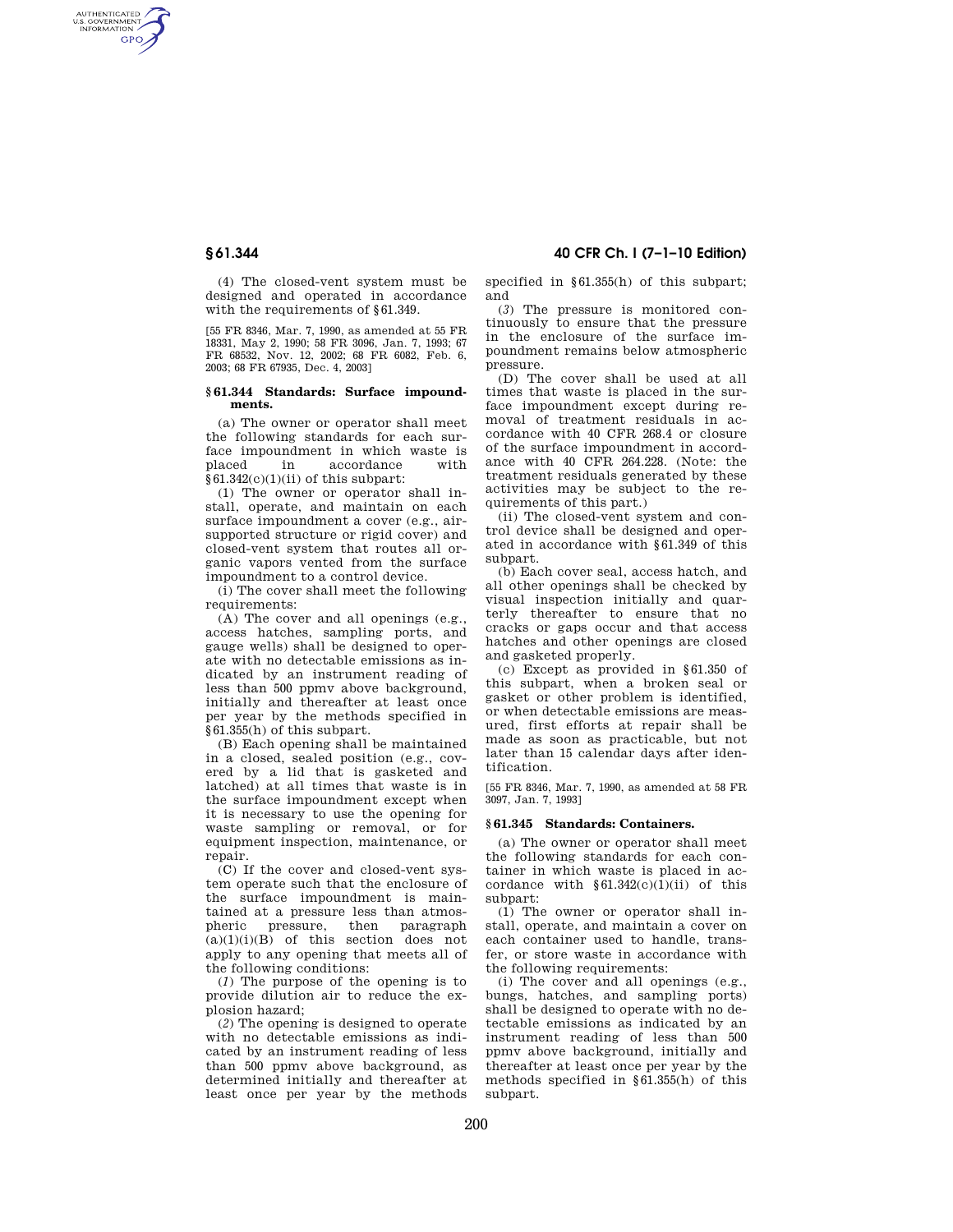# **Environmental Protection Agency § 61.345**

(ii) Except as provided in paragraph (a)(4) of this section, each opening shall be maintained in a closed, sealed position (e.g., covered by a lid that is gasketed and latched) at all times that waste is in the container except when it is necessary to use the opening for waste loading, removal, inspection, or sampling.

(2) When a waste is transferred into a container by pumping, the owner or operator shall perform the transfer using a submerged fill pipe. The submerged fill pipe outlet shall extend to within two fill pipe diameters of the bottom of the container while the container is being loaded. During loading of the waste, the cover shall remain in place and all openings shall be maintained in a closed, sealed position except for those openings required for the submerged fill pipe, those openings required for venting of the container to prevent physical damage or permanent deformation of the container or cover, and any openings complying with paragraph (a)(4) of this section.

(3) Treatment of a waste in a container, including aeration, thermal or other treatment, must be performed by the owner or operator in a manner such that while the waste is being treated the container meets the standards specified in paragraphs  $(a)(3)(i)$  through (iii) of this section, except for covers and closed-vent systems that meet the requirements in paragraph (a)(4) of this section.

(i) The owner or operator must either:

(A) Vent the container inside a total enclosure which is exhausted through a closed-vent system to a control device in accordance with the requirements of paragraphs  $(a)(3)(ii)(A)$  and  $(B)$  of this section; or

(B) Vent the covered or closed container directly through a closed-vent system to a control device in accordance with the requirements of paragraphs  $(a)(3)(ii)(B)$  and  $(C)$  of this section.

(ii) The owner or operator must meet the following requirements, as applicable to the type of air emission control equipment selected by the owner or operator:

(A) The total enclosure must be designed and operated in accordance with

the criteria for a permanent total enclosure as specified in section 5 of the ''Procedure T—Criteria for and Verification of a Permanent or Temporary Total Enclosure'' in 40 CFR 52.741, appendix B. The enclosure may have permanent or temporary openings to allow worker access; passage of containers through the enclosure by conveyor or other mechanical means; entry of permanent mechanical or electrical equipment; or direct airflow into the enclosure. The owner or operator must perform the verification procedure for the enclosure as specified in section 5.0 of "Procedure T—Criteria for and Verification of a Permanent or Temporary Total Enclosure'' initially when the enclosure is first installed and, thereafter, annually. A facility that has conducted an initial compliance demonstration and that performs annual compliance demonstrations in accordance with the Container Level 3 control requirements in 40 CFR 264.1086(e)(2)(i) or 40 CFR  $265.1086(e)(2)(i)$  is not required to make repeat demonstrations of initial and continuous compliance for the purposes of this subpart.

(B) The closed-vent system and control device must be designed and operated in accordance with the requirements of §61.349.

(C) For a container cover, the cover and all openings (*e.g.,* doors, hatches) must be designed to operate with no detectable emissions as indicated by an instrument reading of less than 500 ppmv above background, initially and thereafter at least once per year by the methods specified in §61.355(h).

(iii) Safety devices, as defined in this subpart, may be installed and operated as necessary on any container, enclosure, closed-vent system, or control device used to comply with the requirements of paragraph  $(a)(3)(i)$  of this section.

(4) If the cover and closed-vent system operate such that the container is maintained at a pressure less than atmospheric pressure, the owner or operator may operate the system with an opening that is not sealed and kept closed at all times if the following conditions are met: